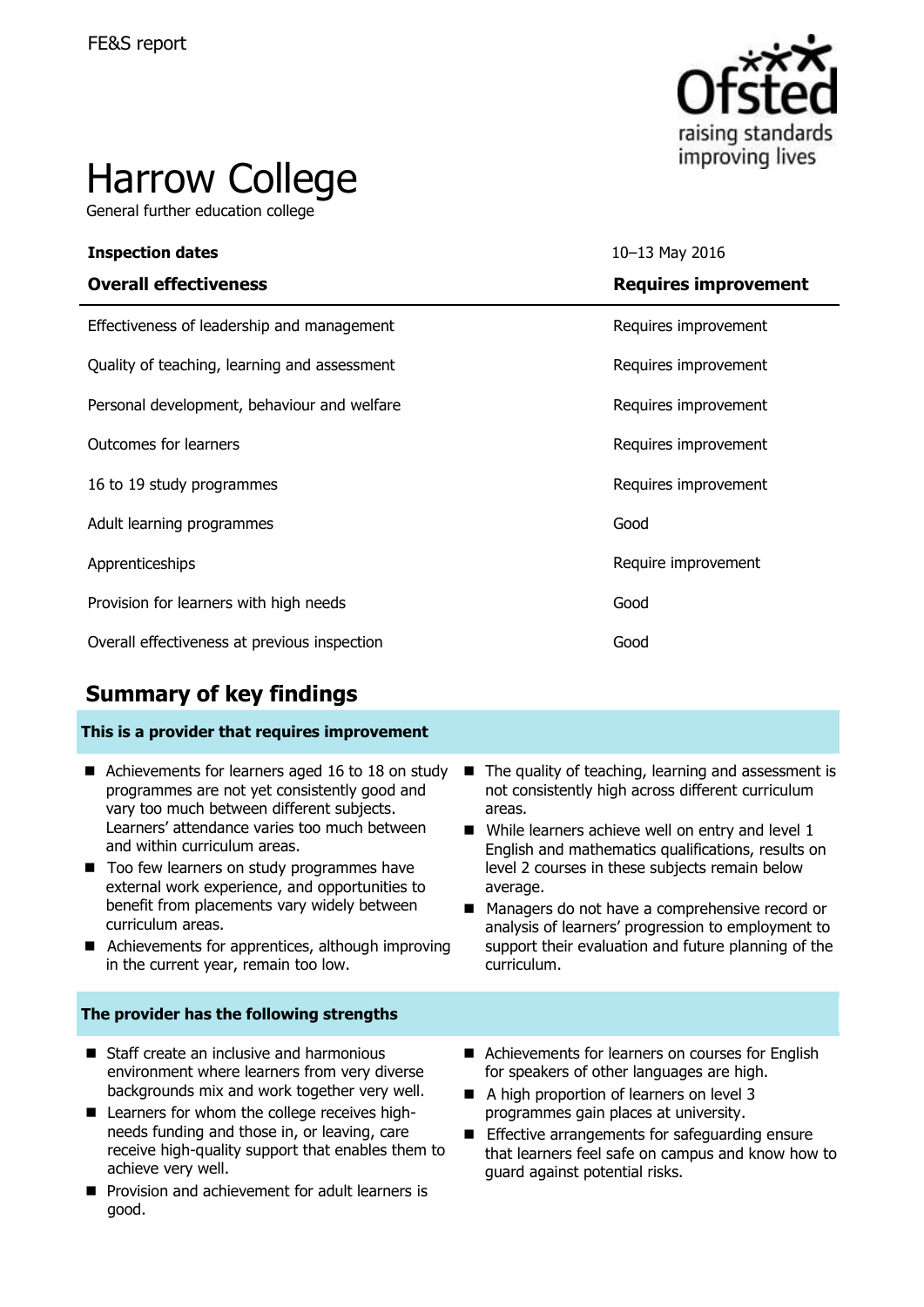# **Full report**

### **Information about the provider**

- Harrow College is a medium-sized general further education college operating on two main campuses in the London Borough of Harrow. The college also has two skills training centres. Learners aged 16 to 18 comprise around one third of all learners, although this provision constitutes almost two thirds of the college's funding. Nearly 600 learners aged 19 to 21 are enrolled on full-time study programmes, alongside younger learners. The largest proportion of the college's enrolments are on entry and level 1 courses and many learners join the college with relatively low levels of prior attainment. A high proportion of 16- to 18-year-olds do not have a grade C in GCSE English or mathematics when they join the college, and over half speak English as an additional language.
- Around 70% of the local population come from minority ethnic communities. The borough has high levels of religious diversity and a wide range of languages are spoken. The college's learners also reflect this very diverse local population. The borough includes areas of relatively high socio-economic deprivation as well as more affluent areas.

### **What does the provider need to do to improve further?**

- Managers and teachers should use learners' assessment data and feedback on assignments more effectively to set more specific and challenging targets for learners aged 16 to 18 to help them make better progress and improve their achievement.
- Ensure that recent actions taken to improve learners' attendance and punctuality are sustained so that learners' attendance is good across all curriculum areas.
- **E** Ensure that learners on study programmes have similar opportunities to benefit from work placements and other work-related learning activities across all curriculum areas.
- Accelerate the rate of improvement in apprentices' achievements through careful planning of more frequent assessment and close monitoring of individual progress. Ensure that employers are more directly involved in the planning of training and review of progress.
- Improve the quality and effectiveness of teaching and learning and increase learners' progress by:
	- ensuring that all teachers plan and use appropriate activities and resources in lessons to meet the different abilities of all learners, and ensure that learners make the best use of the time available
	- improving teachers' skills in checking learners' depth of understanding and helping learners to extend and apply their knowledge
	- sharing the existing good practice evident in the better-performing subjects so that all teachers develop skills and confidence in implementing new strategies and approaches to enliven teaching in their own subjects.
- Ensure that all teachers have the skills and confidence to integrate and develop English and especially mathematics in their own subjects to improve learners' development of these skills, particularly at level 2.
- Collect and analyse comprehensive data on learners' progression to employment to support the evaluation of how well the curriculum meets local needs and help future planning.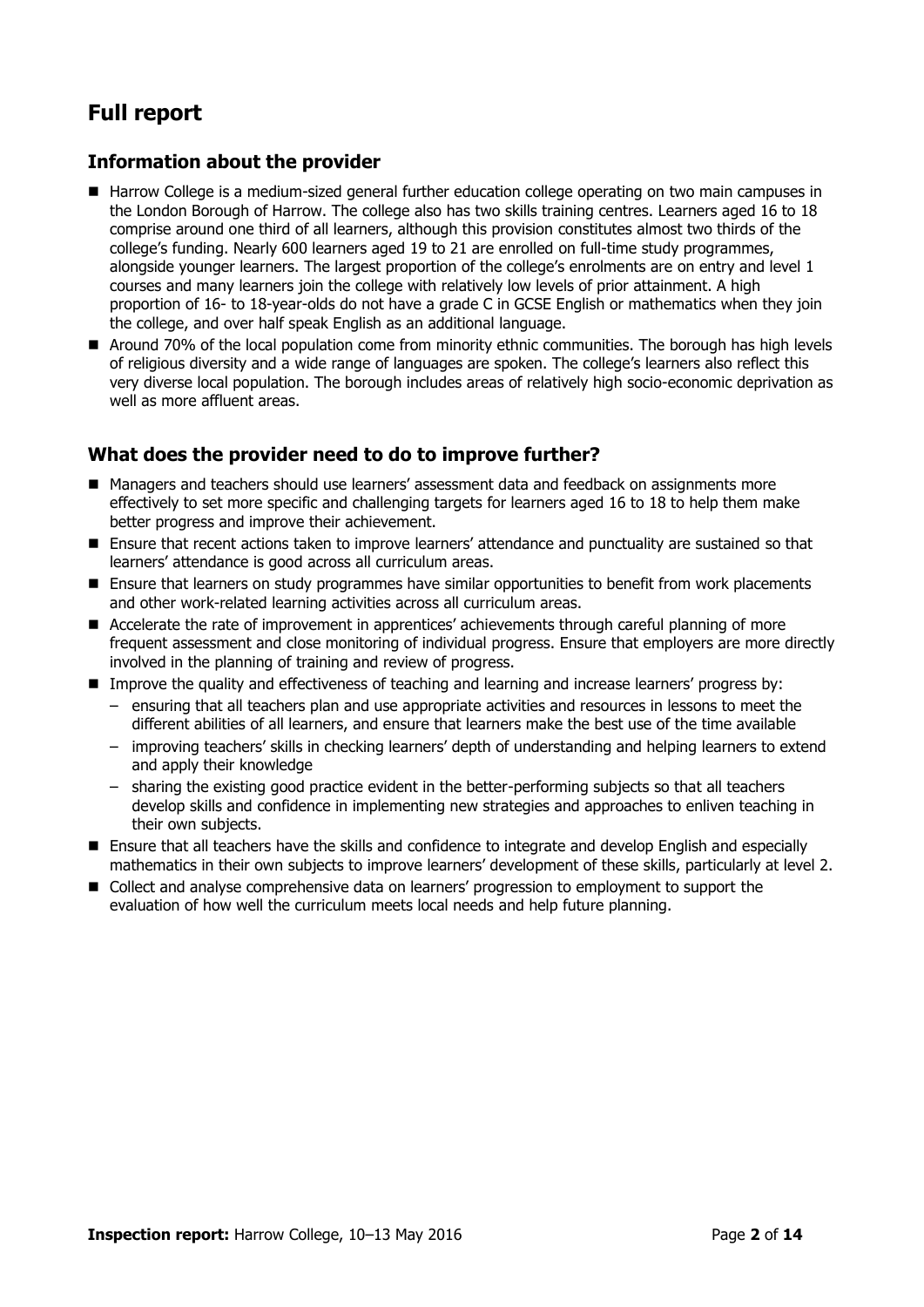# **Inspection judgements**

### **Effectiveness of leadership and management requires improvement**

- Senior managers carried out a wide-ranging review of the quality of programmes in the college at the end of the 2014/15 academic year, when they recognised that achievements were not improving quickly or consistently enough. The resulting self-assessment report is highly analytical; however, the grading awarded does not fully reflect the impact of weaknesses identified. Managers did not give sufficient consideration to the impact of the lower achievement rates that affected around one third of learners, when assessing the overall quality of their provision.
- Senior leaders took decisive action to restructure the apprenticeship provision which they recognised was inadequate. They replaced managers, implemented extensive staff development to support assessors and provided extra support for apprentices to enable them to achieve their qualifications. While these actions are beginning to have a positive impact, achievements for apprentices completing their programme in 2015/16 are set to remain low. Managers are not yet managing assessors well enough to ensure they are assessing apprentices often enough to ensure they make rapid progress.
- At the beginning of the current academic year, the new team of senior managers introduced a challenging programme of staff development designed to refresh teachers' skills and improve learners' progress and achievement. The programme provides intensive coaching and support to encourage teachers to try out more creative approaches to teaching and learning. Learning mentors act as an effective 'critical friend' to support teachers to reflect on their practice. However, while this programme is beginning to bring about improvements in teaching and learning, and teachers are enthusiastic about the new approaches, not all are yet confident or skilled in applying these in their own teaching.
- Enhanced arrangements for observing teaching and learning this year include a wider range of quality measures, such as monitoring attendance and learners' attainment, and ensure that managers focus on the aspects most in need of improvement. Managers do not monitor the quality of tutorials in the same rigorous way that they do lessons.
- **Leaders and curriculum managers regularly review the performance of each curriculum area. Leaders** challenge managers effectively, drawing on a range of evidence to substantiate or challenge managers' own evaluations. This evidence includes findings from lesson observations on how well teachers are using the skills developed through the professional development programme, learners' feedback on the quality of their lessons and data on learners' progress towards achieving their qualifications. Where teachers are judged to be underperforming, or making insufficient improvement in their work, managers are well supported by senior colleagues to follow capability processes, and a few staff have left the college as a result of these actions.
- Senior leaders work closely with strategic partners such as the borough council, other education and training providers, large employers and the local enterprise partnership to plan the curriculum. For example, managers have reduced the college's AS-level provision where this could be better provided by partner organisations. Council leaders value how the close and well-established relationship with the college supports its actions to attract investment, rebuild communities and provide a route for employers to recruit well-trained new staff and further develop existing workers. College learners have been involved in several of these regeneration projects, including helping to design and run a newly developed arts centre and recreational space.
- Leaders have managed resources well, enabling them to plan medium- and longer-term investment in projects to meet the priority needs of the area. Senior leaders are contributing actively and positively to the regional review of post-16 education and training to reduce duplication in courses offered and make the best use of specialisms and expertise.
- The most vulnerable learners, including those for whom the college receives high-needs funding and those who are, or have recently been, looked after, achieve particularly well on their courses because of the good support from staff, outside agencies and their peers. Learners are well informed about progression opportunities and pathways such as higher education, employment or apprenticeships, and are confident about making informed decisions about their next steps. However, while managers have comprehensive data on those learners progressing within the college or to university, they have identified the need to improve the collection and analysis of information for learners moving into employment.

### **The governance of the provider**

– Governors have a good understanding of current strengths and weaknesses and what actions senior leaders and managers are taking to secure improvement, particularly in apprenticeship provision. They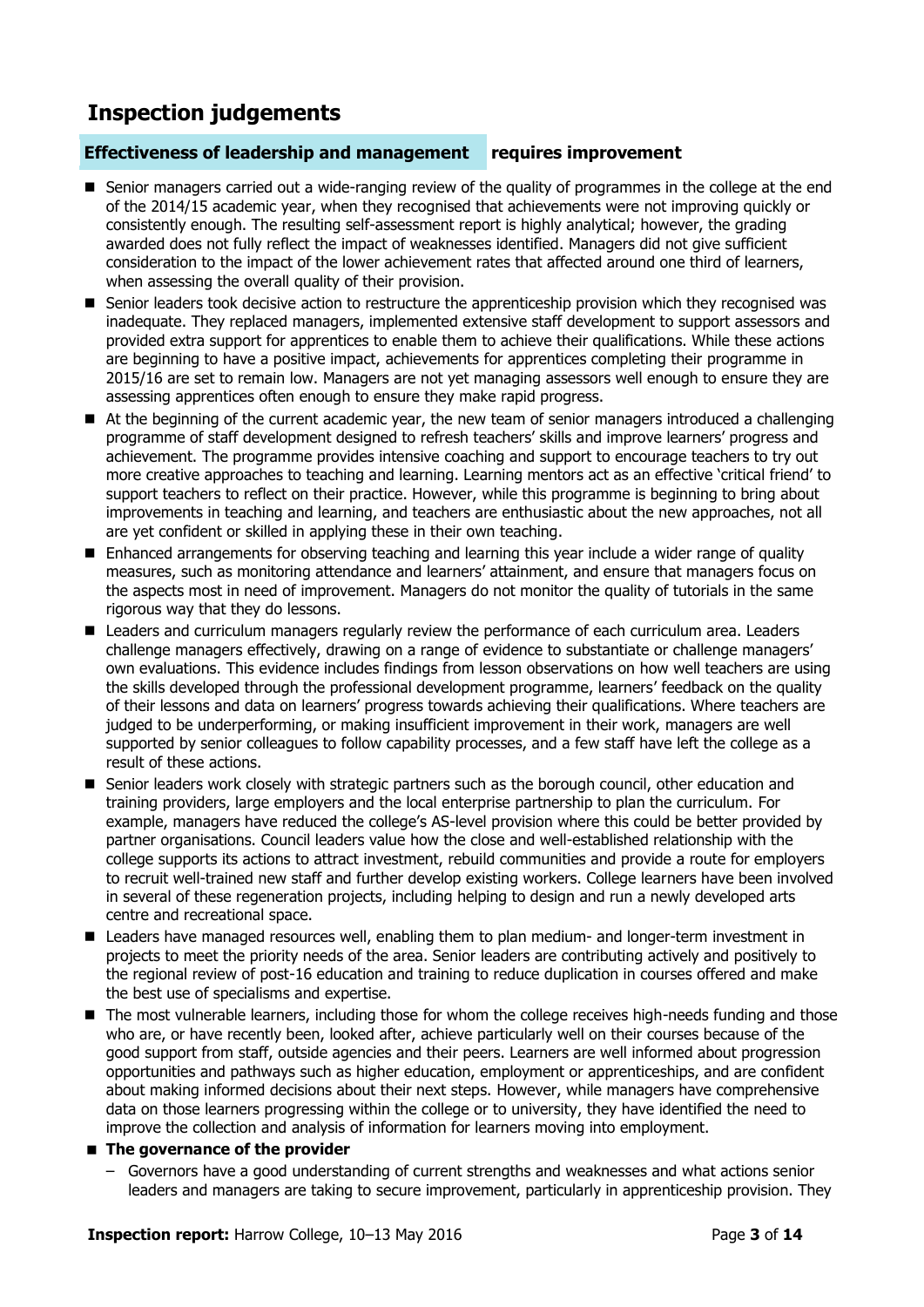use their good range of complementary skills to support college leaders in planning the strategic direction for the college and in monitoring progress, and are ambitious for improvement.

– Governors challenge leaders appropriately to demonstrate the impact of improvement actions, although they were too optimistic about the extent and consistency of progress being made for 16- to 18-yearolds in 2014/15.

### **The arrangements for safeguarding are effective**

- Managers use appropriate recruitment checks for new staff to confirm their suitability to work with young people and vulnerable adults. They have good links with a range of external agencies in most of their neighbouring councils and make referrals where necessary to ensure child protection measures are secure. Governors have taken a strong lead on safeguarding. Leaders and governors have worked with the borough on its priority to counter extremism several years before implementing the 'Prevent' duty became a requirement for further education providers. All staff have received training on recognising and supporting learners who are at risk of radicalisation or extremism. Staff discuss related themes with learners who can articulate well the concept of fundamental British values and how they are incorporated into the college values. They develop their understanding of the democratic process through elections to the learners' council. Members of the learners' council and learners on some courses understand well the risks associated with radicalisation and extremism but this is not consistent across all courses.
- Learners on both main campuses have access to a room for quiet reflection, contemplation and prayer; these rooms are suitably welcoming to learners of all faiths or none. Learners know how to keep themselves safe, including when using the internet or social media sites, and where to turn to for support when they need it. The learners' council initiated action over the last two years to support the introduction of better security arrangements in college through the use of identity lanyards and highly visible security staff. They value their regular meetings with the principal and senior leaders which provide opportunities to influence this and other aspects of college life.

### **Quality of teaching, learning and assessment requires improvement**

- Teaching, learning and assessment are not consistently good across different subjects to ensure that learners make good or better progress in their studies. Most teachers know their learners well but do not always use the detailed information from initial assessments to plan learning to take account of learners' different abilities and skills. Too often, they plan the same tasks and activities regardless of whether this best meets the needs of individual learners. In lessons and tutorial reviews of learners' progress, too few teachers set effective time-bound and measurable targets for learners' improvement. Teachers do not always ensure that assignment completion and revision sessions are sufficiently planned to make certain that learners make best use of the available time.
- Many teachers pay close attention to the development of learners' use of English, for example the correct use of subject-specific and technical language, but not enough place sufficient emphasis on learners developing an appropriately high standard of written English. Additionally, teachers do not correct learners' punctuation and grammar in assignment work carefully enough. As a result, learners' writing skills are often underdeveloped which hinders their ability to clearly articulate their own ideas in ways that will enable them to succeed in further study or employment, for example in writing clear records of clients' treatments or formally responding to a client's business proposal. Adult learners have too few opportunities to improve mathematical skills through their vocational subjects and apprentices do not practise these skills enough in their workplace to help them improve more quickly.
- While most teachers and assessors give comprehensive verbal feedback to learners and apprentices and engage in detailed professional discussions on how to improve, not all record accurately the targets for improvement or identify clearly how best learners and apprentices can improve their skills and knowledge. Teachers and assessors rely too much on learners and apprentices remembering the details of their targets and the actions required for improvement and not all are able to do so.
- Not all teachers check learners' knowledge and understanding well enough or establish the depth of learners' knowledge sufficiently. In many instances, teachers do not allow learners sufficient time to reflect on their answer or teachers answer the question themselves.
- In many lessons teachers place a high focus on learners developing good professional standards of working and the strong promotion of safe working practices in workshops and the workplace. On these occasions, learning is often lively and fun with learners debating and discussing subjects thoughtfully and well. For example, in an architecture lesson, learners reviewed and critiqued final-year learners' work against the qualification standards and made recommendations for further improvement.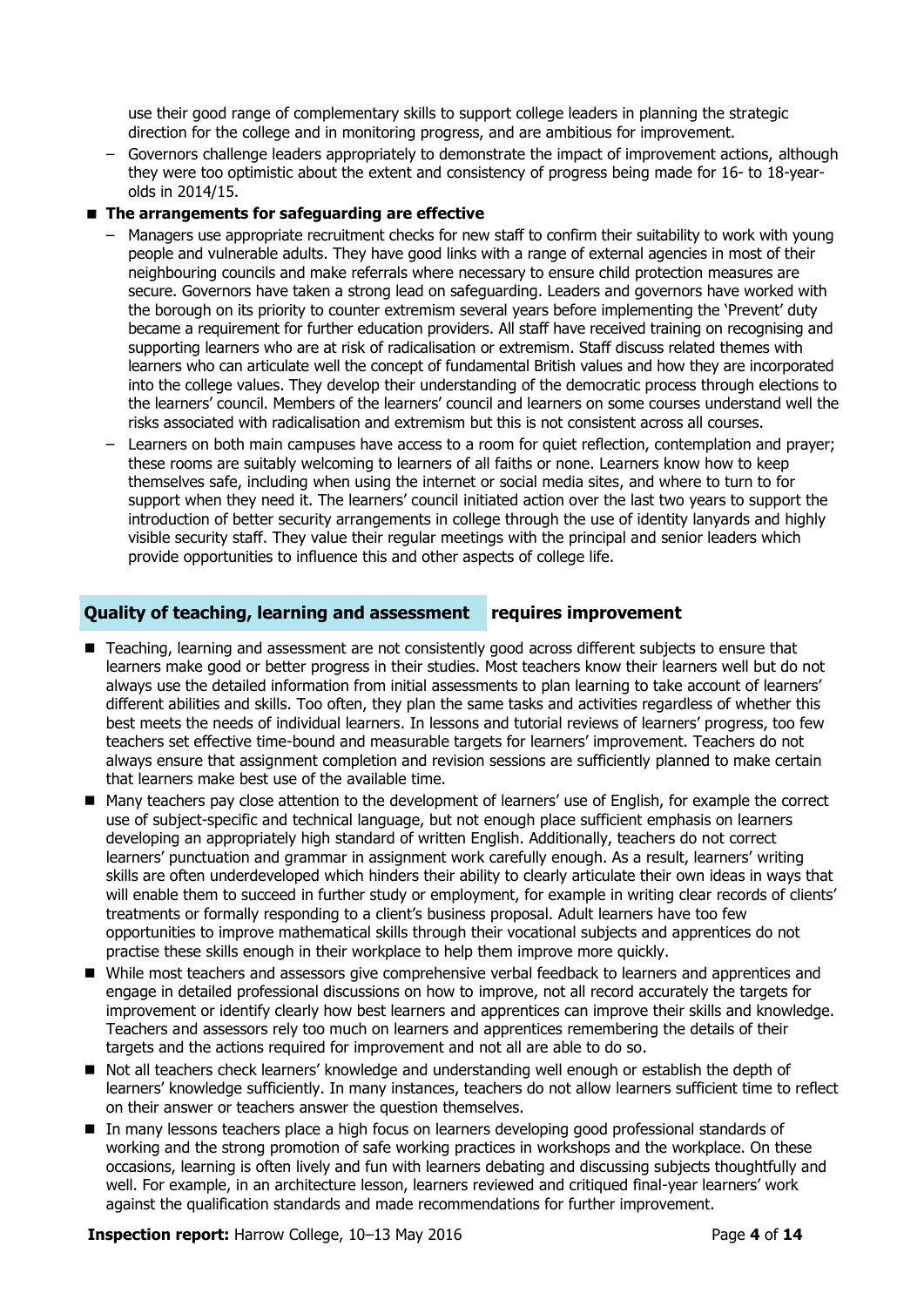- Learners benefit from, and value highly, the professional experience and often extensive expertise of their teachers. Many teachers are adept at linking theoretical concepts to their practical application, for example enabling learners to use their knowledge of muscle tissue damage to apply appropriate sports massage techniques to help treat sporting injuries.
- The majority of teachers monitor learners' progress closely across all aspects of their programmes and take effective action should learners fall behind. Consequently, most learners are making the expected progress and in a minority of areas, for example in beauty therapy, science and information and communication technology (ICT), are making good progress.
- Teachers and learners make good use of the college intranet to reinforce and extend learning. Most teachers use information and communication technology to enhance and extend learning effectively. For example, in plumbing workshop classes, learners reinforce their understanding of practical tasks by using their mobile phones to scan 'Quick Reference' codes linked to video clips.
- Specialist support for learners who require extra help with their studies is good and enables them to make good progress in their learning. Staff integrate learners with high needs expertly into vocational and academic programmes at all levels. Hearing-impaired learners are particularly well supported by well qualified signers who ensure that learners participate fully in lessons and make good progress. While the central support team provides detailed information on specific strategies and techniques to support learners with high needs effectively, a minority of teachers do not make sufficient use of these when they plan learning and assessment.
- **E** Learners are tolerant and respectful of their teachers and peers. Teachers are skilful in ensuring that learners from a wide range of cultures and backgrounds quickly settle into life at college and work harmoniously and well together both in and outside of lessons. Teachers often draw well on learners' different backgrounds and cultures to discuss and share their experiences and enhance their understanding of other cultures and faiths. For example, in an English for speakers of other languages (ESOL) lesson, the teacher encouraged learners to discuss different religious festivals and the use of symbols to represent these.

### **Personal development, behaviour and welfare require improvement**

- Although the college has a strong focus on improving attendance, learners' attendance in lessons, including English and mathematics lessons, is not yet consistently high and varies too much between and within subject areas. Too many learners arrive late for their lessons, which has a negative impact on their learning and progress and sometimes disrupts learning for others. The college's 'new term new start' strategy was successful in helping a significant number of learners to achieve high rates of attendance throughout the spring term; a large proportion of these learners have sustained improved attendance in the current term.
- The development of learners' skills in English and mathematics is not sufficiently effective across all learning programmes. Learners do not develop their writing skills sufficiently and opportunities for adult learners to develop and use their skills in mathematics across their courses require improvement.
- The college works with external partners to provide a good range of work-related learning activities across the curriculum. In the current year, learners worked on group projects and presentations with employers as part of an extended induction period, which culminated in the successful 'HarrowExpo' during the autumn term, where learners presented their work to the rest of the college.
- However, the extent to which learners on study programmes are well prepared for employment varies too much across different curriculum areas. Opportunities for learners to benefit from external work placements are not sufficiently equitable for learners across the range of study programmes. For example, in health and social care and ICT, a large majority of learners benefit from attending work placements. However, very few learners in construction or art and design currently have opportunities for external placements. Senior managers do not have a comprehensive overview of learners' participation in external work placements and wider work-related learning to identify these differences across the college and target improvements effectively.
- **T** Tutorials are not always useful to learners. In response to learners' feedback, managers have placed greater emphasis on individual, rather than group, tutorials this year and one-to-one work with learners is generally good. However, teachers do not plan well enough, or make sufficiently effective arrangements for learners in tutorials, when the individual work is taking place. Too often, learners do not make good enough use of this time or are released early from tutorials without being set work to complete. Where teachers use tutorial time for revision or for learners to complete their formally assessed work, they do not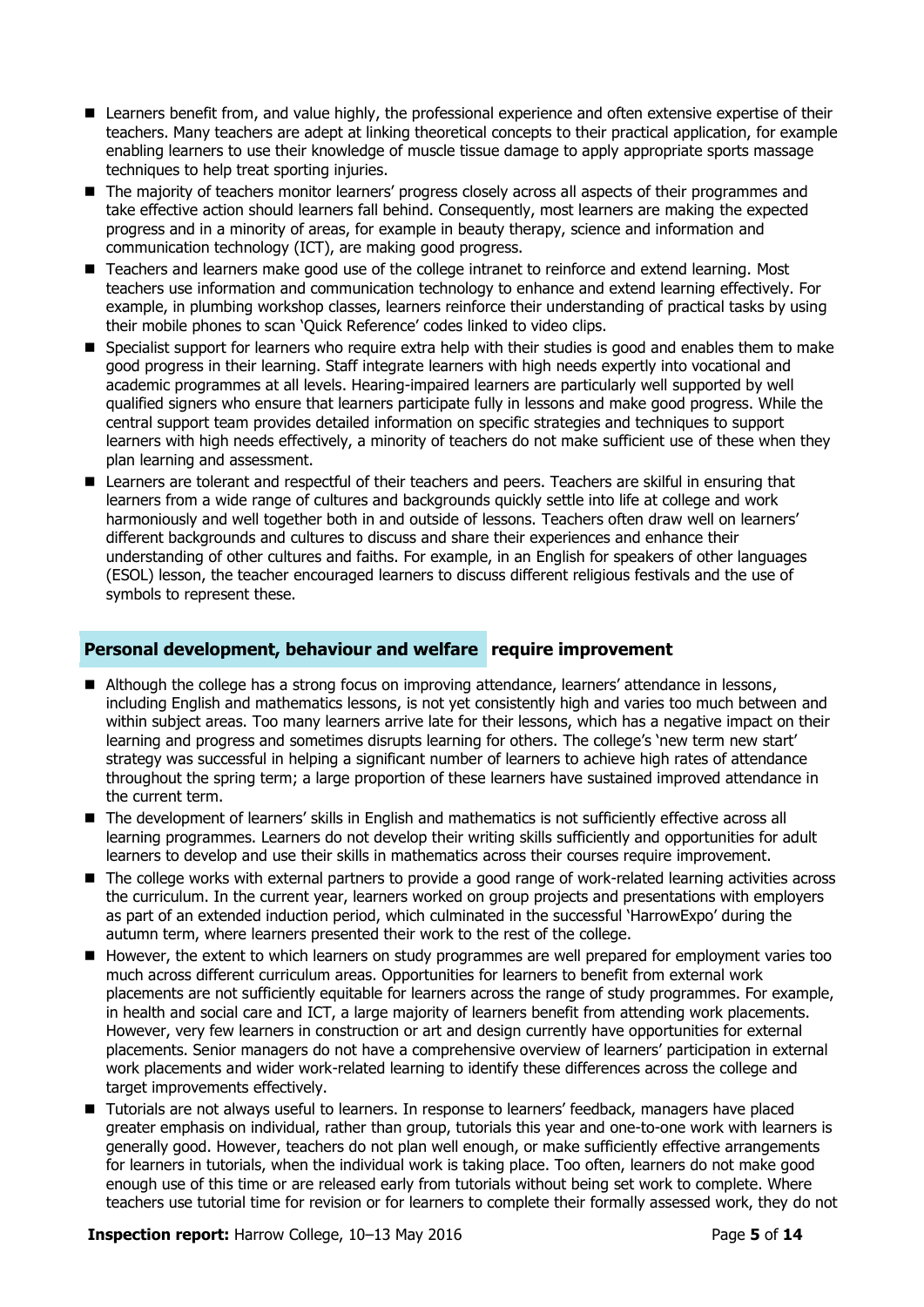always plan and manage this effectively. The college is reorganising tutorial support from September 2016.

- **Apprentices improve their self-confidence at work and many work with minimum supervision. They** demonstrate good attitudes at work and have good customer service skills.
- E Learners behave well and demonstrate respect for staff and each other. They feel safe at the college and are clear about how to report any concerns. They value the effective arrangements for site security, develop a good knowledge of how to work safely online and know how to report any concerns. Learners' understanding of the college's duty to prevent radicalisation and extremism and the promotion of British values is not yet consistently well developed across all curriculum areas.
- Learners enjoy and benefit from a wide range of well-attended enrichment activities, which they also help to organise and run. Learners who attend broaden their understanding of improving their own safety, health and welfare, as well as their appreciation of wider social issues. Managers do not have a comprehensive picture of which curriculum areas the learners who attend come from to enable staff to improve further learners' take-up of activities.
- The successful work of the elected student council representatives demonstrates good practice for all learners on the positive implementation of democratic values at the college. Their work has secured improvements for learners, for example with regard to improving security arrangements. In addition, the student representatives have significantly improved their own organisational and marketing skills, their social and teamworking skills, as well as their confidence in their own abilities.
- Staff provide good pastoral support for learners, which helps them to overcome any difficulties which may affect their learning. Learners also benefit from effective and impartial information, advice and guidance, including specialist careers advice on a wide range of options, including employment, apprenticeships and higher education. Learners appreciate the help they receive to prepare for job applications and interviews, to write their curriculum vitae or to apply to university. Most learners are clear about their planned progression.

### **Outcomes for learners require improvement**

- **E** Learners aged 16 to 18 on study programmes achieve less well than adults, and the successful completion of their qualifications has been below average for each of the last three years. In 2014/15, learners on level 1 study programmes achieved at a higher rate than those on level 2 and 3 programmes. Around one quarter of enrolments for 16- to 18-year-olds are on level 3 academic or vocational programmes and these learners made less progress than expected compared to their prior attainment.
- Managers recognised that achievements for learners aged 16 to 18 required improvement. As identified in the self-assessment report, rates of successful completion of qualification varied between different subject areas and some differences remained between the achievement of different groups of learners by ethnicity and learning difficulty or disability.
- Managers have invested a significant amount of time and resource to improve provision and outcomes, particularly through staff development to improve teaching and learning and increase learners' progress and achievement. Much of this is still at a relatively early stage of development, and while improvement strategies are beginning to have a positive impact, this is not yet fully evident across all study programmes.
- In-year course completion rates have improved overall in most curriculum areas compared with a similar time in the previous year, with marked improvements in a few curriculum areas with low retention rates last year, particularly health and social care, and hair, beauty and sports; the vast majority of learners complete their courses. Improved systems to record and monitor learners' progress are helping managers to identify concerns and provide additional support more quickly. For example, in business courses where learners did not achieve well last year, managers have identified learners at risk of not achieving their qualifications and are monitoring their attendance at additional workshops to help them catch up with their assignments.
- Managers are monitoring learners' achievement closely; while they are confident about in-year improvements, inconsistencies remain and it is too early to know if all learners predicted to achieve will actually do so. Assessment records sampled across several of the largest curriculum areas show a marked variation in the extent of learners' completion of units, assignments or practical tests.
- Achievement of apprenticeships dropped sharply in 2014/15. Significant changes to the management of this provision are beginning to have a positive impact and current apprentices are now making better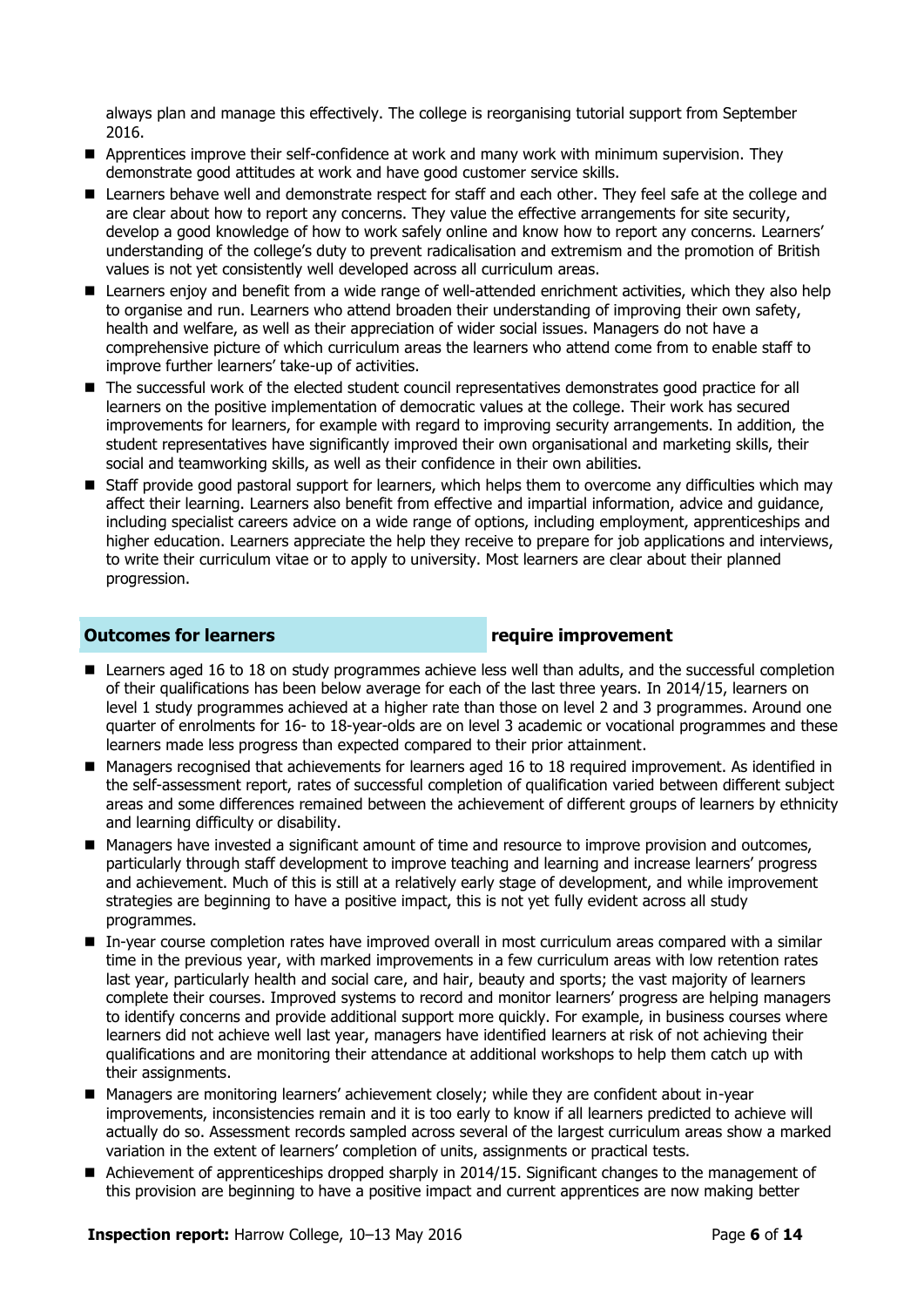progress. While achievement rates are already better than in the previous year, they are set to remain below average in 2015/16. Managers acknowledge they still have much to do to raise apprentices' achievements further. Current apprentices and their employers can describe the new skills being learned and the benefit apprentices bring to the workplace; as a result, several apprentices have gained promotion or increased responsibilities.

- Achievements for adult learners have improved steadily over the last three years and are now above average for this age group. A large number of adults are on ESOL courses, particularly at entry level and level 1, and they achieve very well. Learners improve their speaking and writing skills, build their confidence to integrate better in their communities and are helped to prepare to progress to further learning or seek work. Adults studying AS and A levels and Access to HE courses also achieve well. There is very little difference in the achievement of different groups of adults, by ethnicity, disability or gender. However, achievements for adults taking more substantial qualifications at level 2 and 3 are below the averages for similar providers.
- **Standards of adult learners' written work are good in most subject areas. Learners studying hairdressing** and beauty therapy learn new and advanced techniques to carry out a range of treatments for clients. On childcare courses, learners develop a good understanding of the skills and attributes that employers require. Assessment records indicate that the majority of adults are making good progress towards achieving their qualifications.
- High-quality care and support enables learners with high levels of additional needs to achieve well; almost all of those on mainstream courses achieve their qualifications. Learners in care, or who are leaving care, also achieve very well. Learners with specific learning difficulties and/or disabilities develop greater independence in their learning which builds their confidence and prepares them well for their next steps. Learners in discrete provision develop good practical skills, for example in cooking, arts and crafts, and using computers.
- Learners of both age groups achieve well on ESOL courses and entry and level 1 functional skills qualifications in English and mathematics, with many improving their skills and confidence. Results for level 2 functional skills and GCSE English and mathematics require further improvement. Apprentices develop appropriate English and mathematics skills to achieve their qualification, but these skills are not sufficiently developed and practised in the workplace.
- The majority of learners progress successfully to further study, employment or training. A high proportion of learners who apply to higher education are successful, with an increasing number securing places at prestigious universities. Rates of progression to higher levels of study within the college are good, particularly between entry level and level 1, and level 2 to level 3. However, managers acknowledge that they do not yet have a comprehensive and detailed record of learners' progression to employment; plans are in place to improve the collation of this data for the cohort leaving college this year.

### **Types of provision**

### **16 to 19 study programmes require improvement**

- $\blacksquare$  At the time of the inspection there were 1,863 full-time learners aged 16 to 18 on a wide range of study programmes in 14 subject areas, accounting for around one third of all learners in the college. The largest subject areas are preparation for life and work, science, business, health and social care, and ICT.
- The quality of teaching, learning and assessment is not consistently good across the range of study programmes; it varies too much between and within curriculum areas. Managers have implemented actions to improve teaching and learning on study programmes and staff work diligently to improve their practice and support learners to achieve, but, as yet, the positive staff development initiatives have not had sufficient impact. Learners' attendance varies between subject areas and remains below the college target in many areas.
- Teachers have detailed and useful information on learners' prior achievement and individual learning needs but do not use this well enough to plan learning that meets learners' different needs and abilities. Not enough teaching is sufficiently demanding, work set is not always challenging enough for the level of course and the pace of learning in lessons is often slow. As a result, learners do not make the progress they are capable of. Teachers do not check sufficiently the depth of learners' understanding. In lessons where learners complete assignments, teachers do not provide sufficiently precise individual guidance to improve the quality of learners' work.
- Learners make good progress in sessions when teachers plan and structure learning carefully, give clear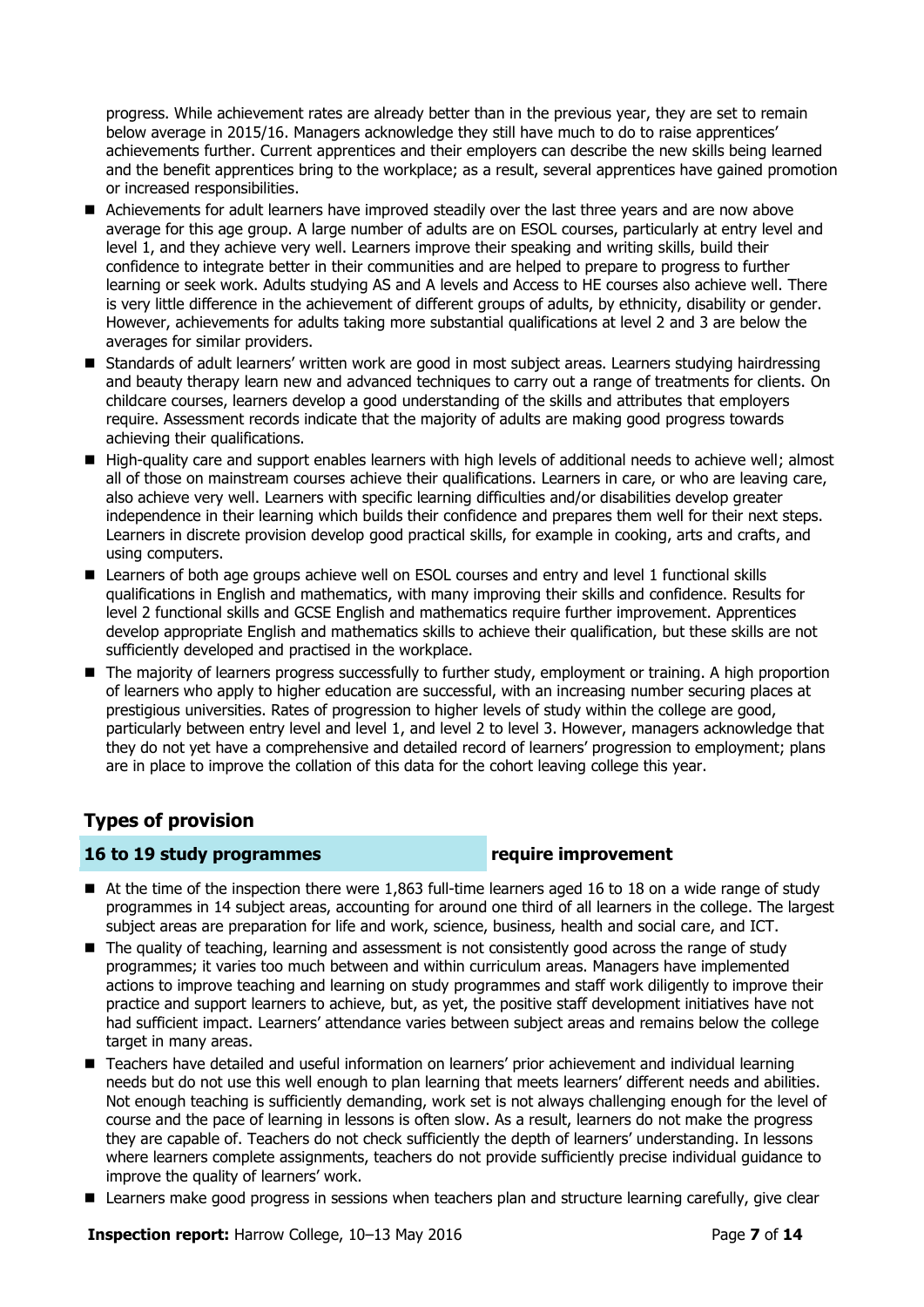instructions and check that learners understand the most important points. In examination-based courses, teachers often make effective links between the topics taught and examination requirements and techniques, which helps to prepare learners well for forthcoming examinations. In ICT, teachers use wellthought-out scenarios to help learners explore customer service in a vocational context and research different career options in the industry. On childcare courses, learners develop a good understanding of the skills and personal qualities needed to work successfully with young children. Teachers set homework topics that successfully enable learners to extend their knowledge; for example, learners in GCSE biology acquired knowledge on how plants defend themselves against pathogens and pests. Learners on ESOL courses, learners with high levels of additional needs and those in or leaving care who are on study programmes achieve very well.

- Aspects of study programmes remain underdeveloped; many learners do not have opportunities to experience external work placements to develop their employability skills and enable them to gain insights into the world of work in their subject area. Although the college offers a range of wider work-related activities, including employer visits and externally set projects and assignments, these do not always sufficiently compensate for the lack of vocationally relevant external work experience. Learners on ICT courses benefit from a good programme of talks from visiting employers that enable learners to grasp the skills and personal qualities required to gain employment in this industry; a high proportion of these learners also undertake external work placements.
- **Learners appreciate being able to track the progress they make towards achieving their target grades** through a recently introduced online system. Many are involved in setting their own targets, although these are often too broad to help them improve specific areas of their work. They use the college's online learning packages regularly to extend their learning and develop greater independence. Many teachers and learners make effective use of digital technology to enhance learning, for example through the use of video clips to revise for exams and website links to research career options. Most teachers provide prompt feedback on learners' coursework and guidance on how to improve.
- The development of learners' English skills in vocational lessons is not consistently good. Managers ensure that all learners on study programmes who have not yet achieved a grade C or above in GCSE English and/or mathematics have appropriate opportunities to work towards these qualifications. Learners taking entry and level 1 functional skills make good progress and achieve well, but too few achieve level 2 functional skills and GCSE English and mathematics. Some teachers mark and correct written work closely, but too often learners' errors in spelling, the inappropriate use of capitalisation and colloquialisms are not corrected to help them improve. Attendance in English and mathematics sessions is improving but remains too low in a few curriculum areas.
- **Standards of learners' work meet the expected criteria but rarely exceed awarding body requirements. On** some courses, work is better, for example where second-year art and design students produced good research and experimented well with different media and specialist software. Learners do not always take sufficient pride in their work; for example, learners' course files are often not well organised to help them consolidate learning and the legibility of written work and note-making skills are not always good.
- Good information, advice and quidance ensure that learners are placed on the right course at the right level. Teachers and support staff know their learners well and provide good pastoral support which helps learners overcome difficulties they may experience, both in learning and with personal issues. In one-toone tutorials, tutors support and challenge learners effectively and check on their overall progress well. In most cases, learning support assistants, note-makers and signers use the detailed information on learners with specific needs to provide effective support.
- Staff provide impartial advice and good individual support to help learners make informed choices about progression to further study within the college, to employment or to higher education. Internal progression, from one course level to the next, is good. A high proportion of learners who apply to higher education are successful.

### **Adult learning programmes are good**

- At the time of inspection, around 2,000 adult learners were enrolled at the college. A large number of adults study ESOL courses, with smaller numbers studying on a wide range of vocational courses, access to higher education programmes or courses for adults with learning difficulties and/or disabilities.
- Teaching, learning and assessment are good; in the majority of lessons, learners enjoy a good variety of interesting activities, which engage and maintain their interest. Teachers know their learners well and most make good use of information on learners' prior achievement to tailor work to learners' different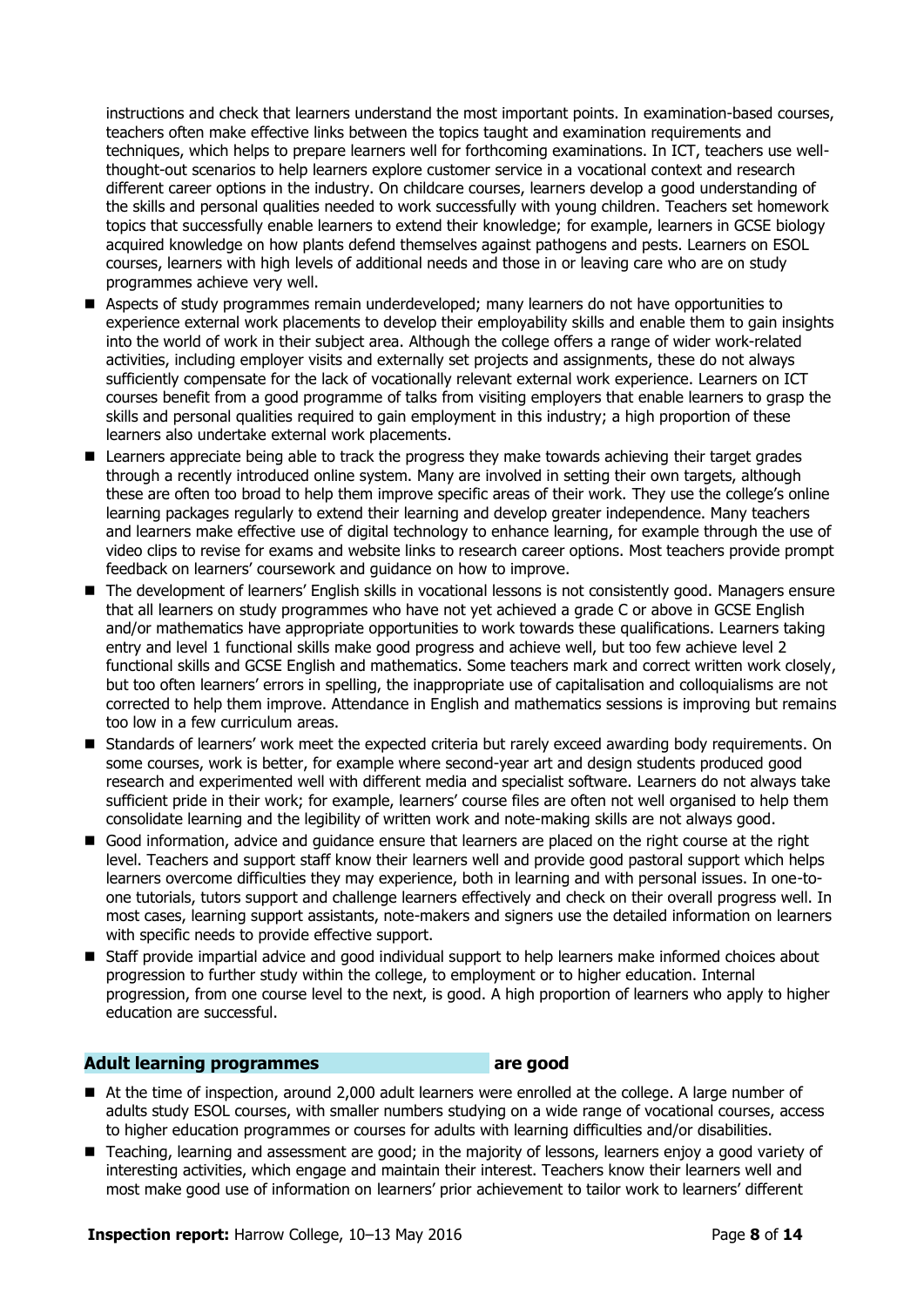needs and abilities; occasionally, teachers do not take sufficient account of learners' individual targets to ensure they make progress in the specific areas identified.

- **Teachers record and monitor learners' progress well. Learners know the progress they are making on** vocational programmes and what they need to do to complete their qualifications in the current year. Teachers on part-time ESOL courses check learners' understanding thoroughly and make good use of verbal questioning to extend learners' skills and progress in lessons. Well-planned revision exercises ensure that learners on GCSE mathematics courses are prepared well for examinations. In a small minority of courses, frequent changes in staff cause too much disruption to learners' progress, especially where learners' progress is not recorded in sufficient detail.
- Learners on ESOL programmes gain confidence in communicating verbally and in writing, and as a result become more independent in their everyday lives in their communities. Learners, particularly at entry level, make good progress in lessons and most progress to courses at the next level. Attendance in classes specifically for adults is good in most lessons and the standard of written work for the majority of adult learners is good.
- **ESOL learners develop their use and understanding of English well through, for example, effective** discussions on formal and informal language. In a mathematics lesson on probability, learners understood and used adverbs of frequency well, improving their understanding and use of English vocabulary. However, learners' mathematics skills are not routinely developed in lessons. Teachers on vocational courses do not use information on learners' assessed levels of English and mathematics well enough to target the topics and skills learners most need to improve.
- Adult learners studying hairdressing benefit from external work experience in salons. Employed learners have found the skills learned on their course at level 3 are useful in their workplace. Adults studying beauty therapy and childcare develop a good work ethic and demonstrate good personal and social skills when working with clients.
- Good initial advice and guidance and thorough assessment of learners' prior attainment ensure that they are placed on the level of course most suitable to their needs, interests and future aspirations. Learners receive good support throughout their courses, which helps them achieve and make informed choices about their next steps. Productive links with external partners within the community support the pastoral and welfare needs of adult learners very well.
- Learners work collaboratively and well together in an atmosphere of mutual respect. Teachers promote the sharing of learners' cultures, for example through discussing differences in the way people greet each other. Learners feel safe and know who to report concerns to.

### **Apprenticeships require improvement**

- The college has 197 apprentices currently on programme, of whom 16 are advanced apprentices. The vast majority are on health and social care and business administration programmes. Small numbers of apprentices are following programmes in hairdressing, telesales, supporting teaching and learning, warehousing and storage.
- Achievements for apprentices dropped sharply in 2014/15 and were very low. Too many did not complete within the planned timescales and around half failed to complete their apprenticeship due to the slow development of English and mathematics skills.
- Senior leaders put effective recovery measures in place for the current year, which included a full staffing restructure and recruitment programme, a reduction in the numbers of subcontractors providing apprenticeships, more effective staff development and performance management, and frequent monitoring and review of apprentices' progress by senior leaders that hold managers closely to account. New managers now in post have conducted a detailed analysis of reasons for poor performance in the past and have improved the systems for recording apprentices' progress and monitoring the quality of provision.
- Actions are already beginning to have a positive impact on improving current apprentices' progress; a small, but increasing, minority are making good progress. The number of apprenticeship completions has now almost doubled compared to the previous year, but managers recognise that the legacy of previous poor performance means that apprentices' achievements will remain below average in 2015/16.
- Managers have identified many apprentices who did not complete in previous years, but remain in employment. Managers and assessors are working with these learners to enable them to complete the few missing components of their frameworks and thus achieve their full apprenticeship qualification. Apprentices and their employers appreciate this commitment from college staff.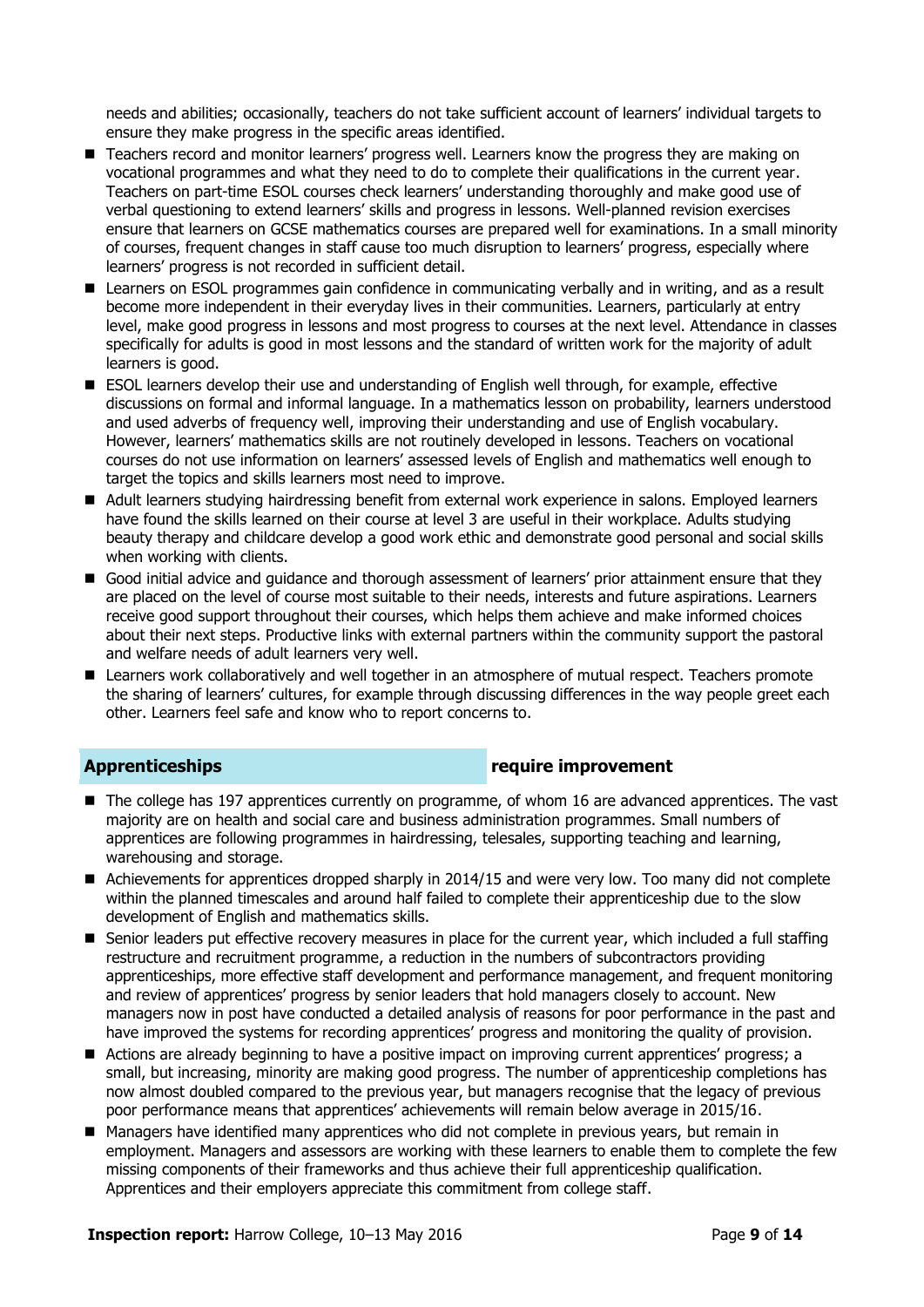- Leaders and managers acknowledge that there is still much to do to improve apprentices' achievements to the expected level. Managers have not yet involved employers sufficiently in setting up training and assessment plans. Few employers contribute to progress reviews and so do not have a clear enough understanding of apprentices' progress. Trainers are knowledgeable and experienced in their subjects but do not always link theory well enough to apprentices' experiences in the workplace. Assessment is too infrequent and often starts too late in the programme to ensure apprentices achieve in the time planned.
- Target-setting at progress reviews is not precise enough to accelerate apprentices' rate of progress and enable them to meet their full potential. Assessor's feedback is often encouraging but not enough is recorded to help apprentices recall the specific areas they need to work on. Feedback seldom gives advice to those who find the work hard or provides fresh challenge to those who find it easy.
- **Apprentices are not encouraged sufficiently to widen their views and opinions or broaden their awareness** of working with different people beyond their current experience. When assessors discuss diversity with apprentices, this is generally prompted from a bank of unimaginative questions which are seldom relevant to apprentices' workplace experiences.
- Apprentices develop English and mathematics skills to meet the minimum levels expected for their framework, but they often develop these skills too slowly. Additional help is available in the college for those who need it, but mathematics skills are not practised further in the workplace. Apprentices' written work is of an appropriate standard but assessors are not extending these skills enough to prepare apprentices well for their next steps.
- **Information and quidance is now good and ensures that apprentices are better informed of the** apprenticeship requirements. Systems to recruit apprentices are now more rigorous and apprentices receive a full induction to their programme, which includes accurate assessment of prior attainment in English and mathematics as well as aptitude tests. As a result, far fewer apprentices are leaving the programme early and most are better motivated to complete their training.
- Training in the workplace is good. Supervisors use their knowledge and experience well to develop apprentices' occupational skills. Additional specialist training is provided in the workplace through short industry or legislative updates or online learning packages. Many apprentices benefit from working in organisations where they can move between different departments, which helps them choose appropriate career paths.
- Apprentices develop good attitudes and behaviour in the workplace, particularly in sectors where highquality customer care skills are paramount. They are proud of the skills they develop and their current progress, and can discuss their work confidently and contribute well to the smooth running of the workplace. Many improve their self-confidence and self-reliance and can work with the minimum of supervision. Many employers have high expectations for their apprentices and are keen to move them on to more complex work and responsibilities as soon as they are ready. Significant numbers remain with their employer or gain promotion, although college managers do not yet monitor learners' progression in detail.
- Apprentices have an appropriate knowledge of health and safety relevant to their workplace and sector; for example, those in childcare settings are knowledgeable about how to keep young people free from harm and report and discuss issues with staff and parents. Assessors reinforce this strongly but do not always extend these discussions to the personal health and well-being of the learners themselves. Learners do not yet have a full understanding of the potential risks posed by radicalisation or extremism.

### **Provision for learners with high needs is good**

- The college has 161 learners with high needs, of whom 28 study within a discrete centre for learners with learning difficulties and/or disabilities; the remainder study on mainstream programmes across the college.
- Highly effective, personalised support ensures that these learners make good progress and achieve very well. Managers have high expectations of learners and use funding effectively to ensure that learners receive the support they need to help them achieve. The college works closely with local partners, including the local authority's special educational needs and disability strategy implementation group, to increase opportunities for learners with learning difficulties and/or disabilities in the local area.
- Teachers and support staff make good use of learners' education, health and care plans to identify appropriate individual strategies to help each learner make the best possible progress towards their learning goals. Staff identify learners' different support needs very effectively, using a range of relevant information from parents and medical professionals. Collecting information on medical and physical needs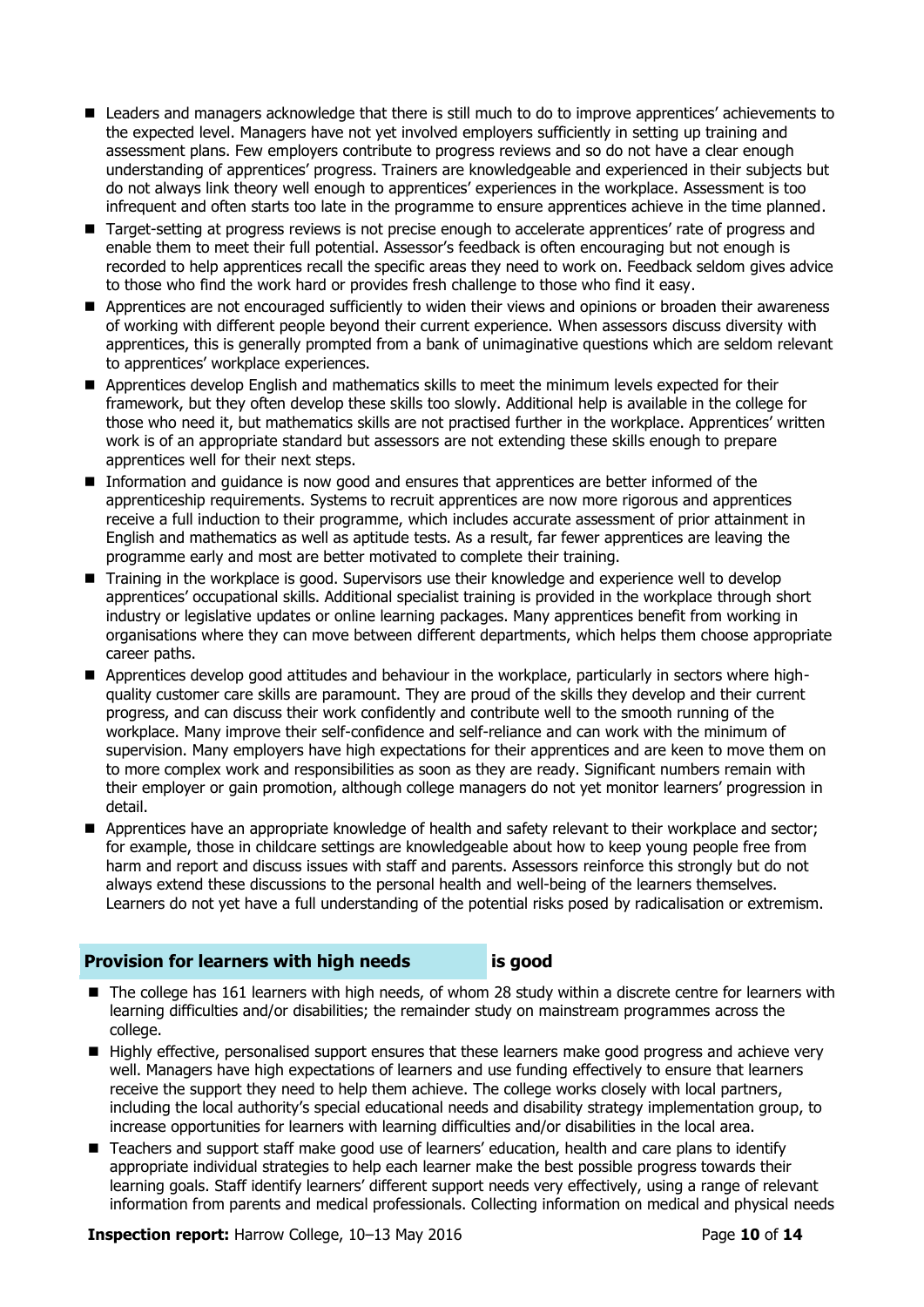at learners' interviews ensures that the necessary support is provided promptly when learners join the college. Learners speak highly of the support they receive.

- Teachers take care to integrate learners with high needs well into lessons and they work collaboratively with their peers to share knowledge and learn from each other. The central support team provides teachers with useful and detailed guidance on different strategies they can use to support learners with high needs. For example, learners are able to take notes using mind maps and receive specialist support from note-takers and sign language interpreters. However, in mainstream classes, not all teachers make effective use of this guidance to plan learning and assessment strategies.
- **Staff are well qualified; many have extensive experience in supporting high needs learners and have** specialist support qualifications in areas such as autism awareness and British Sign Language. Staff also participate in relevant and regular continuing professional development activities such as training in dyslexia and autistic spectrum disorder awareness and examination training.
- **Learners with learning difficulties and/or disabilities benefit from very good resources in the newly built** centre on the Harrow Weald campus. These include a kitchen, wet room, utility room and sensory room which help learners develop independent living skills. Staff ensure that these learners can study courses or choose units that are individualised according to their interest, including horticulture, arts and crafts, or to develop independent living skills such as looking after a home or staying healthy.
- Learners in the centre develop their English and mathematics skills well; for example, learners discuss and decide which products to make for sale in the college shop and calculate the takings from products sold. Learners can relate skills they have learned to employment. All learners with learning difficulties and/or disabilities on discrete provision have completed, or have planned, relevant work experience.
- Learners receive bespoke, independent careers advice which informs their choice of next steps and progression. All learners are challenged to progress to higher levels, whether that is the next level of course in the college, higher education or paid employment, as appropriate for individual learners.
- **Learners improve their personal, social and employability skills very effectively. Learners demonstrate** skills development in vocational areas which are at the same level as those without high needs. For example, learners confidently articulate the skills they have developed in computing and business. Learners feel safe at college and know how to report concerns should they arise.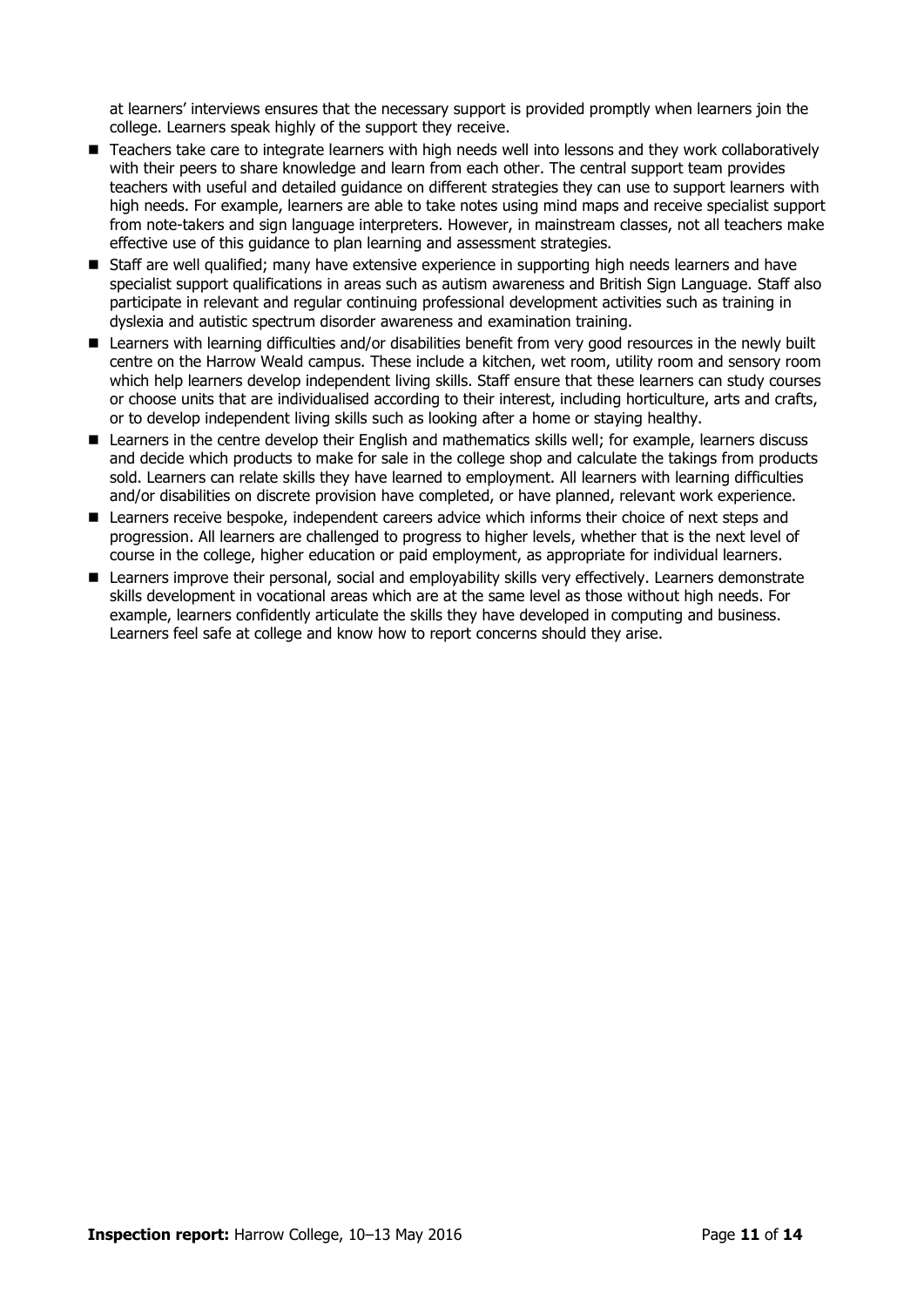## **Provider details**

| <b>Type of provider</b>                                                           | General further education college |
|-----------------------------------------------------------------------------------|-----------------------------------|
| <b>Age range of learners</b>                                                      | $16+$                             |
| <b>Approximate number of all learners</b><br>over the previous full contract year | 7,856                             |
| <b>Principal/CEO</b>                                                              | Pat Carvahlo                      |
| <b>Website address</b>                                                            | www.harrow.ac.uk                  |

### **Provider information at the time of the inspection**

| Main course or learning programme<br><b>level</b>               | Level 1 or<br>below |       |           | Level 2         |       | Level 3       |           | Level 4<br>and above |       |
|-----------------------------------------------------------------|---------------------|-------|-----------|-----------------|-------|---------------|-----------|----------------------|-------|
| <b>Total number of learners (excluding</b><br>apprenticeships)  | $16 - 18$           | $19+$ | $16 - 18$ |                 | $19+$ | $16-18$       | $19+$     | $16 - 18$            | $19+$ |
|                                                                 | 508                 | 1357  | 477       |                 | 326   | 916           | 351       | 10                   | 100   |
| <b>Number of apprentices by</b><br>apprenticeship level and age | <b>Intermediate</b> |       |           | <b>Advanced</b> |       | <b>Higher</b> |           |                      |       |
|                                                                 | $16 - 18$           |       | $19+$     | $16 - 18$       |       | $19+$         | $16 - 18$ |                      | $19+$ |
|                                                                 | 66                  |       | 115       | 5               |       | 11            | 0         |                      | 0     |
| <b>Number of traineeships</b>                                   | $16 - 19$           |       | $19+$     |                 |       | Total         |           |                      |       |
|                                                                 | 0                   |       |           | 1               |       | $\mathbf{0}$  |           |                      |       |
| <b>Number of learners aged 14-16</b>                            | 0                   |       |           |                 |       |               |           |                      |       |
|                                                                 |                     |       |           |                 |       |               |           |                      |       |

**At the time of inspection the provider contracts with the following main subcontractors:**

**Funding received from** Education Funding Agency and Skills Funding Agency

■ Care First Ltd

**ProActive Training**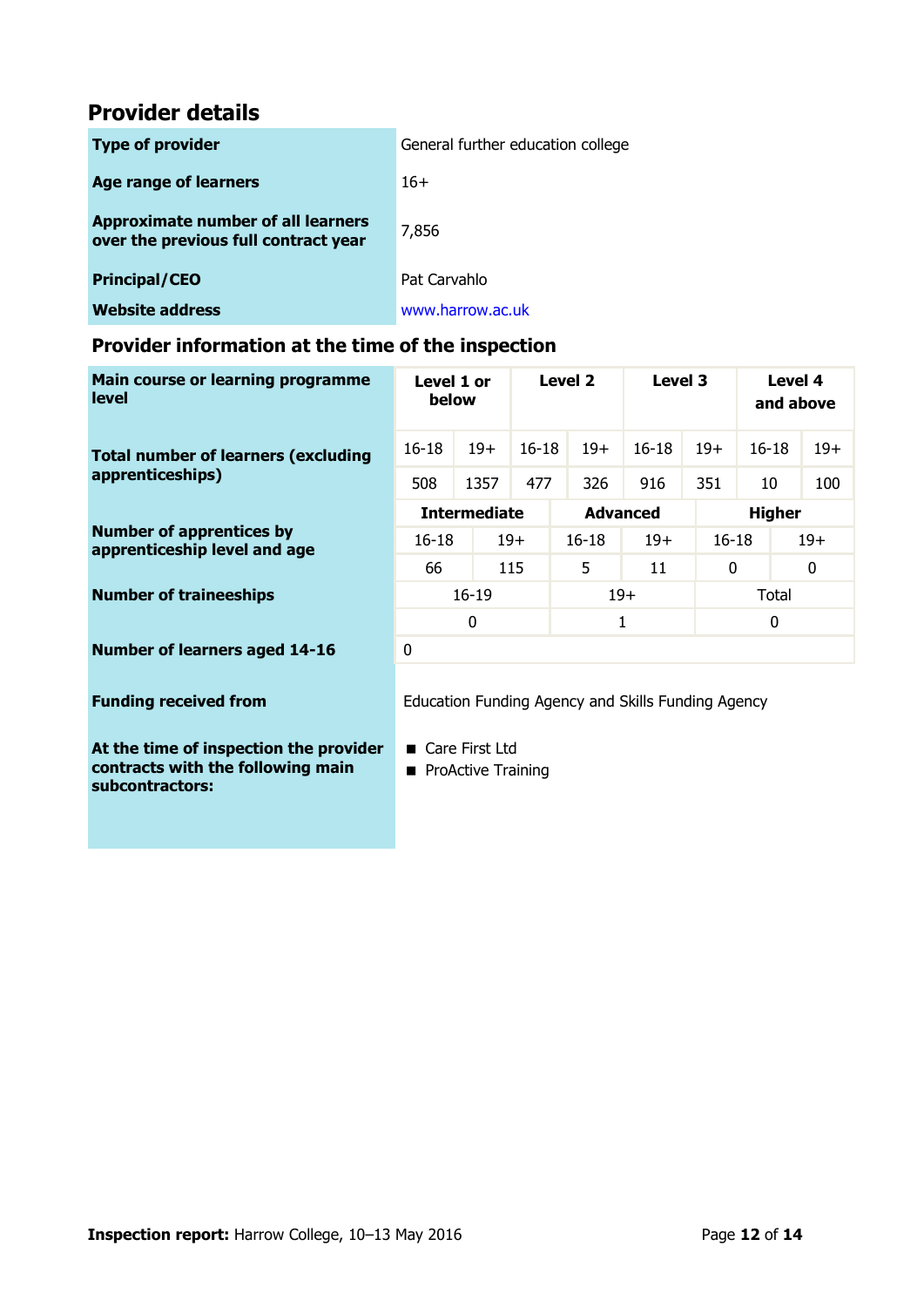# **Information about this inspection**

### **Inspection team**

| Janet Mercer, lead inspector | Her Majesty's Inspector |
|------------------------------|-------------------------|
| Nick Gadfield                | Her Majesty's Inspector |
| Jules Steele                 | Her Majesty's Inspector |
| Martin Bennett               | Ofsted Inspector        |
| Sherrie Dougan               | Ofsted Inspector        |
| Helen Scott                  | Ofsted Inspector        |
| Kathy Tyler                  | Ofsted Inspector        |
| Ray Walker                   | Ofsted Inspector        |

The above team was assisted by the vice-principal curriculum and quality, as nominee. Inspectors took account of the provider's most recent self-assessment report and development plans, and the previous inspection report. Inspectors used group and individual interviews, telephone calls and online questionnaires to gather the views of learners and employers; these views are reflected within the report. They observed learning sessions, assessments and progress reviews. The inspection took into account all relevant provision at the provider.